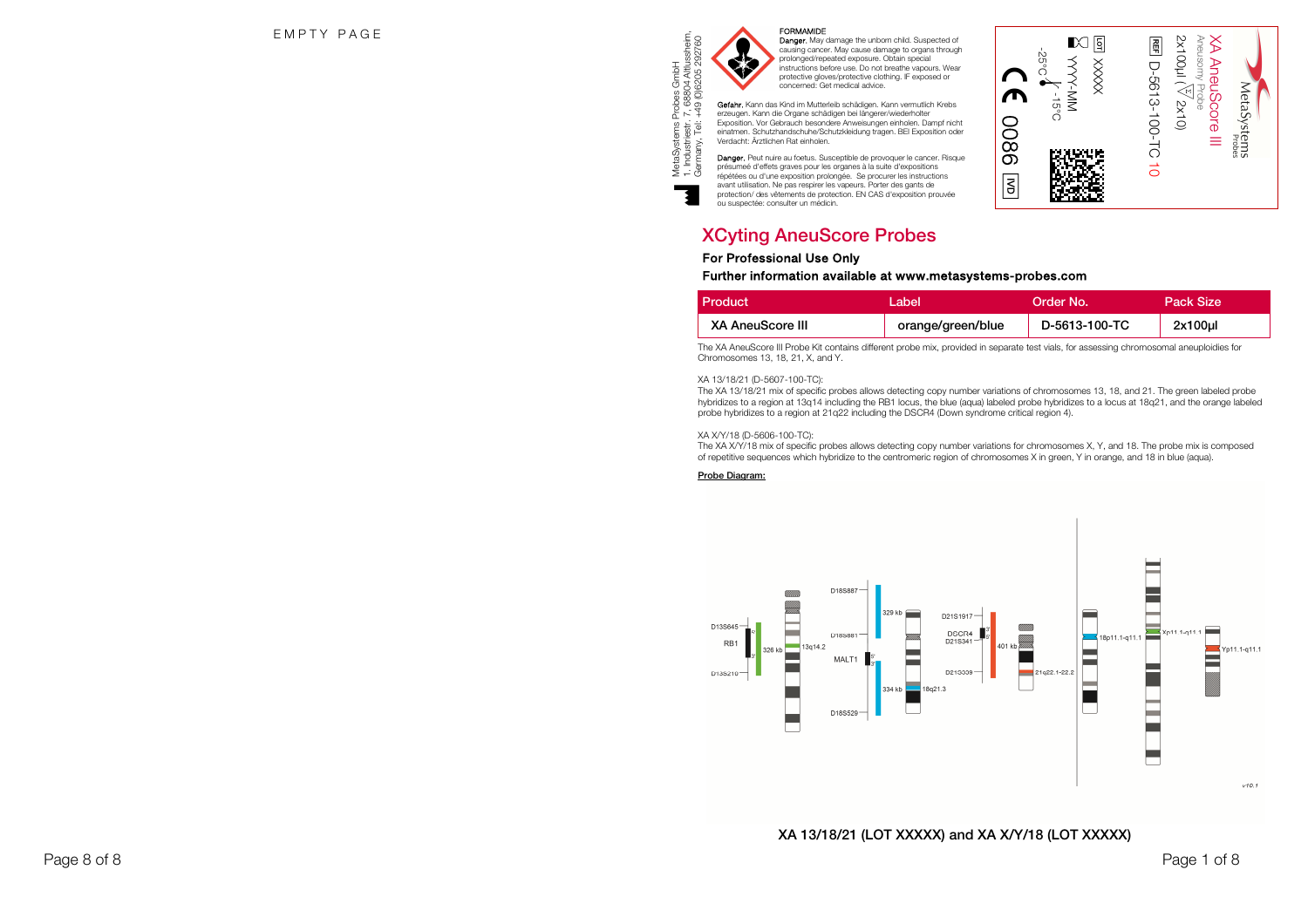# Materials Provided

 $2x100\mu$  ( $\sqrt[3]{2x10}$ ), XA 13/18/21 and XA X/Y/18 are provided in individual vials and are supposed to be used in separate hybridizations. The probes are dissolved in hybridization solution and ready to use.

#### Intended Use

All DNA FISH probes provided by MetaSystems Probes are intended for fluorescence in-situ hybridization (FISH) experiments for cytogenetic studies. XA AneuScore III allows the diagnosis and monitoring of chromosomal abnormalities of a constitutional nature i.e. present in all cells of the body (according to the Global Medical Device Nomenclature (GMDN) CT 826). The provided FISH assay is to be used as adjunct with other tests, such as fetal cell karyotyping and not as stand-alone. XA AneuScore III is not intended for the detection of structural rearrangement (e.g. translocations) or numerical aberrations of other chromosomes.

#### Safety Instructions

All probes produced by MetaSystems Probes are for professional use only and should be used by qualified and trained personnel only. In order to ensure safe operation and reproducible results please observe the safety notices and caution signs below.

| CAUTION: Formamide is toxic and a potential teratogen!                                                                          |
|---------------------------------------------------------------------------------------------------------------------------------|
| MetaSystems probes contain formamide. Formamide is toxic and a teratogen.                                                       |
| May cause harm to the unborn child. Do not breathe vapours; avoid skin contact!                                                 |
| Wear gloves and a lab coat. In case of contact with skin or eyes, wash immediately with water.                                  |
| CAUTION: Hot water bath and hot plates!                                                                                         |
| For denaturation and hybridization hot water baths and hot plates are used with temperatures of >37°C. Be careful not to get in |
| direct contact with hot surfaces or liquids.                                                                                    |
| Wear gloves and a lab coat. In case of contact with skin, cool immediately with cold water.                                     |
| <b>ATTENTION: Good Laboratory Practice!</b>                                                                                     |
| Use in accordance with the principles of good laboratory practice.                                                              |
| <b>ATTENTION: Waste Disposal!</b>                                                                                               |
| All hazardous materials should be disposed of according to local/national regulation for hazardous waste disposal.              |

Probes should be stored in the dark at -20°C (±5°C). Probe performance has been shown to be unaffected for up to 20 freeze-thaw cycles.

# Shipping

MetaSystems' DNA probes are shipped at room temperature.

#### Equipment Necessary but not Supplied

| • Water bath with accurate<br>temperature control                                  | • Hotplate $75^{\circ}$ C ( $\pm$ 1 $^{\circ}$ C), with a solid<br>plate and accurate temperature<br>control up to 80°C | • Fluorescence microscope with suitable filters<br>(see below)                      |
|------------------------------------------------------------------------------------|-------------------------------------------------------------------------------------------------------------------------|-------------------------------------------------------------------------------------|
| • Variable micro-pipettes with<br>volumes ranging from 1 µl to 1 ml,<br>calibrated | $\cdot$ Freezer -20°C ( $\pm$ 5°C)                                                                                      | . Immersion oil, recommended by the microscope<br>manufacturer (fluorescence grade) |
| • Thermometer                                                                      | • Humidified chamber $37^{\circ}$ C ( $\pm$ 1 $^{\circ}$ C)                                                             | • Imaging System, e. g. Isis (MetaSystems)                                          |
| • pH meter, calibrated                                                             | • Forceps                                                                                                               | • Coverslips (glass):<br>22 x 22 mm <sup>2</sup> and 24 x 32 mm <sup>2</sup>        |
| $\cdot$ Timer                                                                      | $\bullet$ Gloves                                                                                                        | • Rubber Cement                                                                     |
| • Coplin jars (glass or plastic)                                                   | • Microcentrifuge                                                                                                       | • DAPI/antifade                                                                     |

#### Fluorescence Microscope Recommendation

• Fluorescence Illumination: Metal halide fluorescence illumination systems or conventional 100 watt mercury lamp illuminators

- Objectives suitable for epi-fluorescent illumination.
- Fluorescence Filters: For viewing/counting use a MetaSystems triple or quad bandpass filter set or appropriate single bandpass filter. For capturing images use suitable single bandpass filters for the respective fluorochromes. Please inquire.

#### Fluorochrome Specification

| Label       | Absorption max. | Emission max. |
|-------------|-----------------|---------------|
| Blue (aqua) | 426 nm          | 480 nm        |
| Green       | 505 nm          | 530 nm        |
| Orange      | 552 nm          | 576 nm        |

# Customer Support

Please contact MetaSystems Probes GmbH (contact details see below) or our authorized distributor in your country. MetaSystems Probes disclaims any proprietary interest in the marks and names of others.

| الممم | MetaSystems Probes GmbH | Tel: +49 (0)6205 292760            |
|-------|-------------------------|------------------------------------|
|       | 1. Industriestraße 7    | Fax: +49 (0)6205 2927629           |
|       | 68804 Altlussheim       | email: info@metasystems-probes.com |
|       | Germanv                 | URL: www.metasystems-probes.com    |

Revision: RevB170222-180419v10.1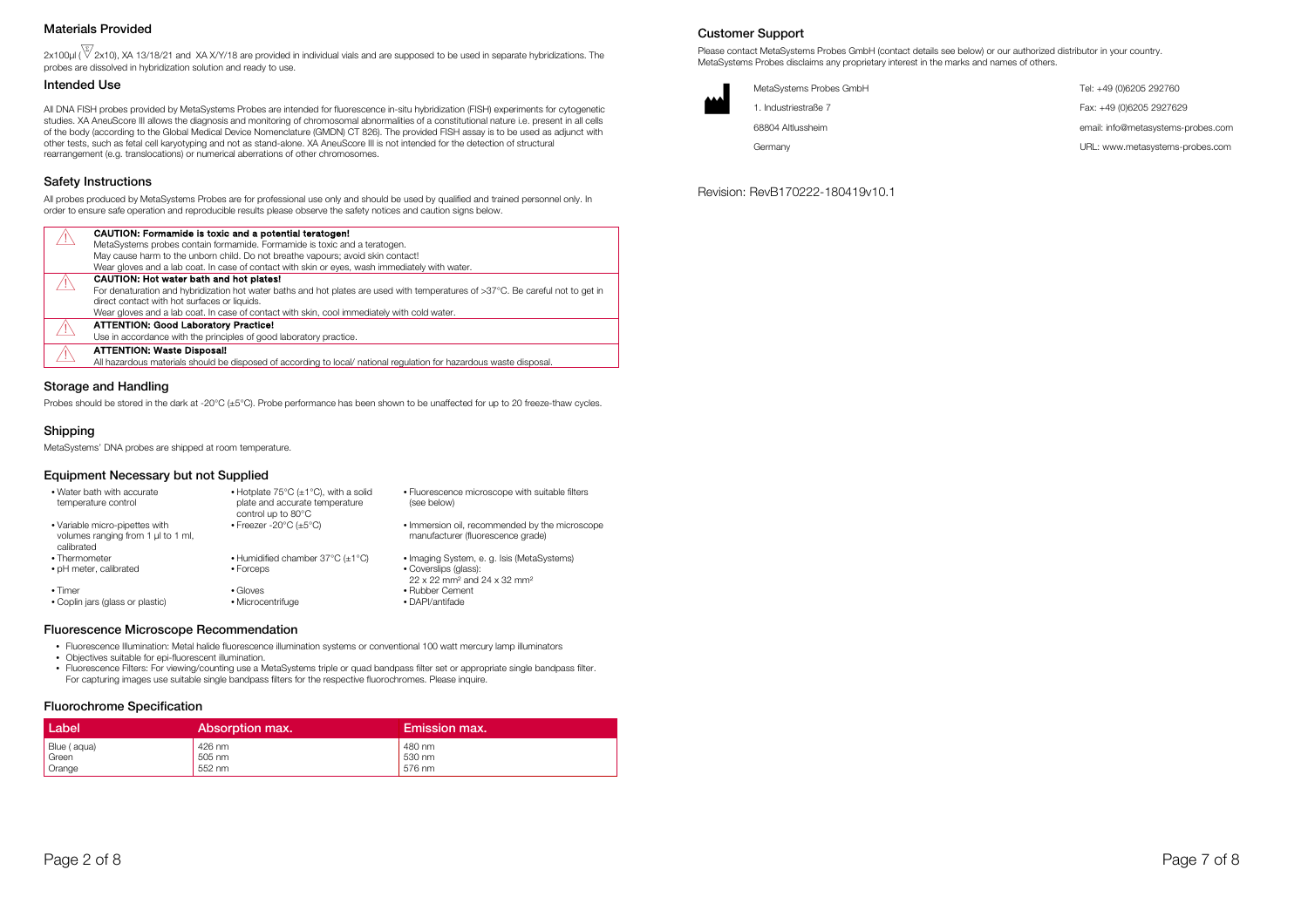#### **Troubleshooting**

| Problem                                             | <b>Potential Cause(s)</b>                                                                                               | <b>Recommended Solution</b>                                                                                                                    |
|-----------------------------------------------------|-------------------------------------------------------------------------------------------------------------------------|------------------------------------------------------------------------------------------------------------------------------------------------|
| No FISH signals are detected<br>in the microscope.  | • Reflected light shutter closed / stop slider in<br>light path.                                                        | • Open shutter / move stop slider out of the light path.                                                                                       |
|                                                     | • Fluorescent lamp is switched off.                                                                                     | • Switch on fluorescent lamp.                                                                                                                  |
|                                                     | • Wrong fluorescence filter is in light path.                                                                           | • Move correct filter into light path.                                                                                                         |
|                                                     | Objective is out of position.                                                                                           | • Swing objective into light path.                                                                                                             |
|                                                     | • Phototube is in camera position.                                                                                      | Direct light path to eyepieces.                                                                                                                |
| Hybridization signals become<br>weak after a while. | • Immersion oil soaked in-between slide and<br>coverslip.                                                               | • Replace coverslip and DAPI/antifade. Use 24 x 32<br>mm <sup>2</sup> coverslip even if only a small region is hybridized.                     |
| Diffuse signals.                                    | • Preparation is not adequately illuminated.                                                                            | • Check optical pathway of microscope. Adjust the UV<br>light properly. Check the lifetime of the UV lamp.                                     |
|                                                     | • Focus plane cannot be adjusted properly.                                                                              | • Use enough immersion oil. Do not mix different<br>immersion oils. Use immersion oil suitable for<br>fluorescence.                            |
|                                                     | • Antifade layer is too thick for focusing.                                                                             | Do not use too much DAPI/antifade.<br>10 µl per slide (24 x 32 mm <sup>2</sup> coverslip) are sufficient.                                      |
| Weak signals.                                       | • Chromosome slide preparation is too old.                                                                              | • Slides should not be older than two weeks.                                                                                                   |
|                                                     | • Denaturation of chromosomes is not<br>adequate.                                                                       | • Aging, baking or further fixation may inhibit the<br>hybridization and is not recommended.<br>• Increase denaturation temperature up to 80°C |
|                                                     | • A multi bandpass filter is used for viewing.                                                                          | Use a dedicated single bandpass filter.                                                                                                        |
| Weak aqua or green signals<br>0r                    | • DAPI intensity is too high resulting in<br>crosstalk to AQUA filter or GRFFN filter.                                  | • Use DAPI/antifade of low concentration.                                                                                                      |
| high diffuse background in<br>green color channel.  | • pH value of washing solutions is too low.                                                                             | Ensure that pH value is between 7.0 and 7.5 of<br>solutions. Some green fluorophores are very sensible<br>to pH below 7.                       |
| High unspecific background                          | • Remaining cytoplasmic proteins of the cells<br>may impair the hybridization.                                          | • Pretreat slides with Pepsin.                                                                                                                 |
|                                                     | If the recommended measures do not solve the problem, or your problem is not listed, please contact MetaSystems Probes. |                                                                                                                                                |

#### Symbols Used

| <b>Symbol</b>        | <b>Description</b>                                                                                                                                            |
|----------------------|---------------------------------------------------------------------------------------------------------------------------------------------------------------|
| <b>MD</b>            | This symbol marks a product as an "In Vitro Diagnostic Medical Device".                                                                                       |
| لىم                  | Manufacturer                                                                                                                                                  |
|                      | All warnings are marked by warning triangle with exclamation mark.<br>Depending on their character they are supplemented with the words ATTENTION or CAUTION. |
| <b>REF</b>           | Reference number                                                                                                                                              |
| $\boxed{\text{tot}}$ | Lot number                                                                                                                                                    |
|                      | Temperature limitation for storage. Lower and upper limits are indicated.                                                                                     |
| ١Σ,                  | This symbol indicates the number of tests.                                                                                                                    |
|                      | Expiry date                                                                                                                                                   |

# Sample Preparation

#### Solutions required (not supplied):

- Water, double distilled,
- Trypsin/EDTA (0.05% Trypsin, 0.02% EDTA\*4Na in Hanks' Balanced Salt Solution without Ca<sup>2+</sup> and Mg<sup>2+</sup>, 37°C),
- 0.075 M KCl, 37°C,
- Carnoy's fixative (3:1 Methanol/Acetic Acid, fresh prepared, -20°C),
- Microscopic slides,
- $\cdot$  2X SSC at 37 $^{\circ}$ C,
- Ethanol series: 100%, 95%, 70%, room temperature.

#### Procedure:

- 1. Centrifuge 2-5 ml of amniotic fluid (not bloody) for 8 minutes at 1000 rpm.
- 2. Remove supernatant and resuspend pellet by carefully tapping the tube.
- 3. Add 5 ml Trypsin/EDTA and incubate for 30 minutes at 37°C (±1ºC).
- 4. Centrifuge for 8 minutes at 1000 rpm, remove supernatant and resuspend pellet by carefully tapping the tube.
- 5. Add 5 ml of 0.075 M KCl and incubate for 20 minutes at 37 $\mathrm{^{\circ}C}$  ( $\mathrm{\pm 1\mathrm{^{\circ}C}}$ ).
- 6. Add slowly 2 ml of fresh prepared fixative (3:1 Methanol/Acetic Acid, -20°C) and mix.
- 7. Centrifuge for 8 minutes at 1000 rpm, remove supernatant and resuspend pellet by carefully tapping the tube.
- 8. Add 5 ml of fixative and incubate for 30 minutes in a refrigerator (2°C-6°C).
- 9. Centrifuge for 8 minutes at 1000 rpm, remove supernatant and dissolve pellet by carefully tapping the tube.
- 10. Add 50-100 µl of fixative and resuspend pellet carefully.
- 11. Drop 10 µl of cell suspension per area on a clean dust-free glass slide (mark areas with a diamond pen). Optimal results are obtained at 20-25°C and 45-55% humidity. Air dry at room temperature and check cell density under a phase contrast microscope
- 12. If cell density is too low, add another 10 µl of cell suspension and allow to air dry.
- 13. Incubate slide for 15-30 minutes in 2X SSC at 37°C (±1ºC).
- 14. Dehydrate slides in an ethanol series (70%, 85%, and 100%) 2 minutes each. Air dry.
- 15. Proceed with the prenatal probe kit FISH protocol as provided with the individual probe or probe set.

# General Comments

- MetaSystems probes are designed for use on cytogenetic samples fixed in Carnoy's fixative and should be prepared according to the laboratory or institution guidelines.
- Prepare specimen according to standard cytogenetic procedures.

#### Stability of Hybridized Slides

• Hybridized FISH slides can be analyzed for at least six months if stored in the dark at -20°C (±5°C).

#### Additional Procedural Recommendations

- The use of a calibrated thermometer is strongly recommended for measuring temperatures of solutions, water baths, and incubators, as these temperatures are critical for optimum product performance.
- Carefully check the temperature of preheated solutions.
- Carefully check the pH value of all solutions. It must be in the range of 7.0 7.5 at room temperature.
- The wash concentrations (stringency), pH and temperature are important, as low stringency can result in non-specific binding of the probe and too high stringency can result in a lack of signal.
- Before opening: Spin briefly to collect probe mix at the bottom of the tube.